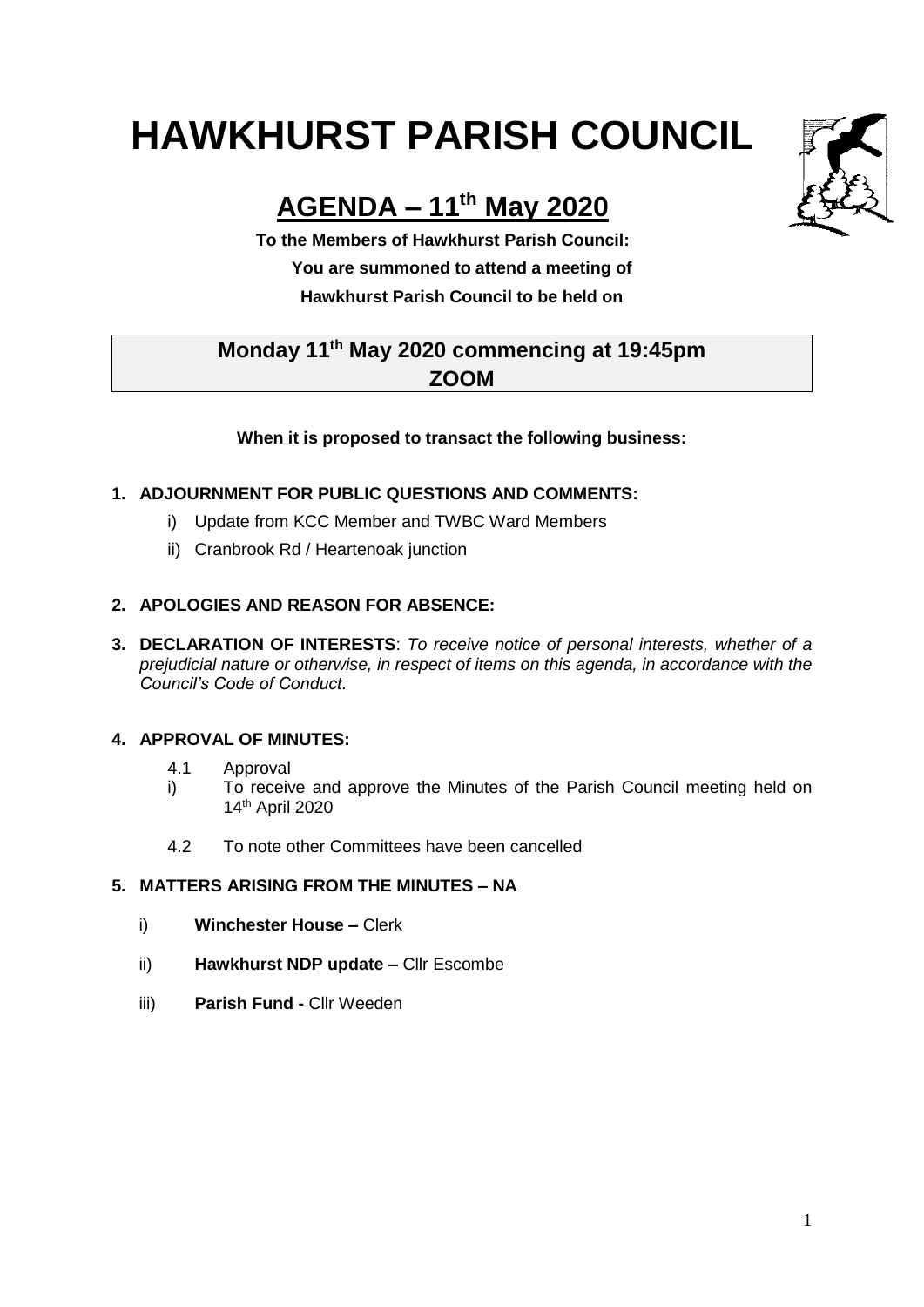### **6. PLANNING**

| No  | <b>Application No</b> | <b>Proposal</b>                                                   | Location               |
|-----|-----------------------|-------------------------------------------------------------------|------------------------|
| 102 | 20/00583/FULL         | Demolition of existing sheds and conversion of                    | Potters<br>Farm        |
|     |                       | agricultural building to form a pair of semi-                     | Land<br>&              |
|     |                       | detached houses.                                                  | <b>Buildings</b>       |
|     |                       | <b>Planning Application</b>                                       | <b>Potters</b><br>Lane |
|     |                       |                                                                   | Hawkhurst              |
|     |                       |                                                                   | <b>Cranbrook Kent</b>  |
| 103 | 20/01024/FULL         | Extension of existing parking area, including                     | Hawkhurst              |
|     |                       | revised surface water drainage, adaption of                       | Cottage                |
|     |                       | existing lighting, additional disabled parking                    | Hospital<br>High       |
|     |                       | space and electric car charging point.                            | <b>Street</b>          |
|     |                       |                                                                   | Hawkhurst              |
|     |                       |                                                                   | Cranbrook Kent         |
|     |                       |                                                                   | <b>TN18 4PU</b>        |
|     |                       |                                                                   |                        |
| 104 | 20/01068/LBC          | Listed Building Consent: Replace several                          | Park                   |
|     |                       | defective<br>sash<br>windows<br>with new<br>sash                  | Farmhouse              |
|     |                       | windows;<br>Replace<br>existing<br>failing<br>upvc                | Water<br>Lane          |
|     |                       | downpipes and gutters and replace with more                       | Hawkhurst              |
|     |                       | suitable cast aluminium rainwater systems, to                     | <b>Cranbrook Kent</b>  |
|     |                       | addition<br>include<br>the<br>of<br>1N <sub>o</sub><br>additional |                        |
|     |                       | downpipe;<br>Replace<br>of<br>rotted<br>area                      |                        |
|     |                       | weatherboarding on east elevation; Add 2No.                       |                        |
|     |                       | external vents through the ground floor tile                      |                        |
|     |                       | hanging to provide mechanical ventilation to an                   |                        |
|     |                       | existing utility room and separate proposed                       |                        |
|     |                       | WC; Add 3No. concealed roof vents through                         |                        |
|     |                       | the main roof slopes to provide mechanical                        |                        |
|     |                       | ventilation to two ensuites (one proposed, one                    |                        |
|     |                       | existing) and one existing family bathroom;                       |                        |
|     |                       | Internal alterations                                              |                        |

6.2 Planning information on file